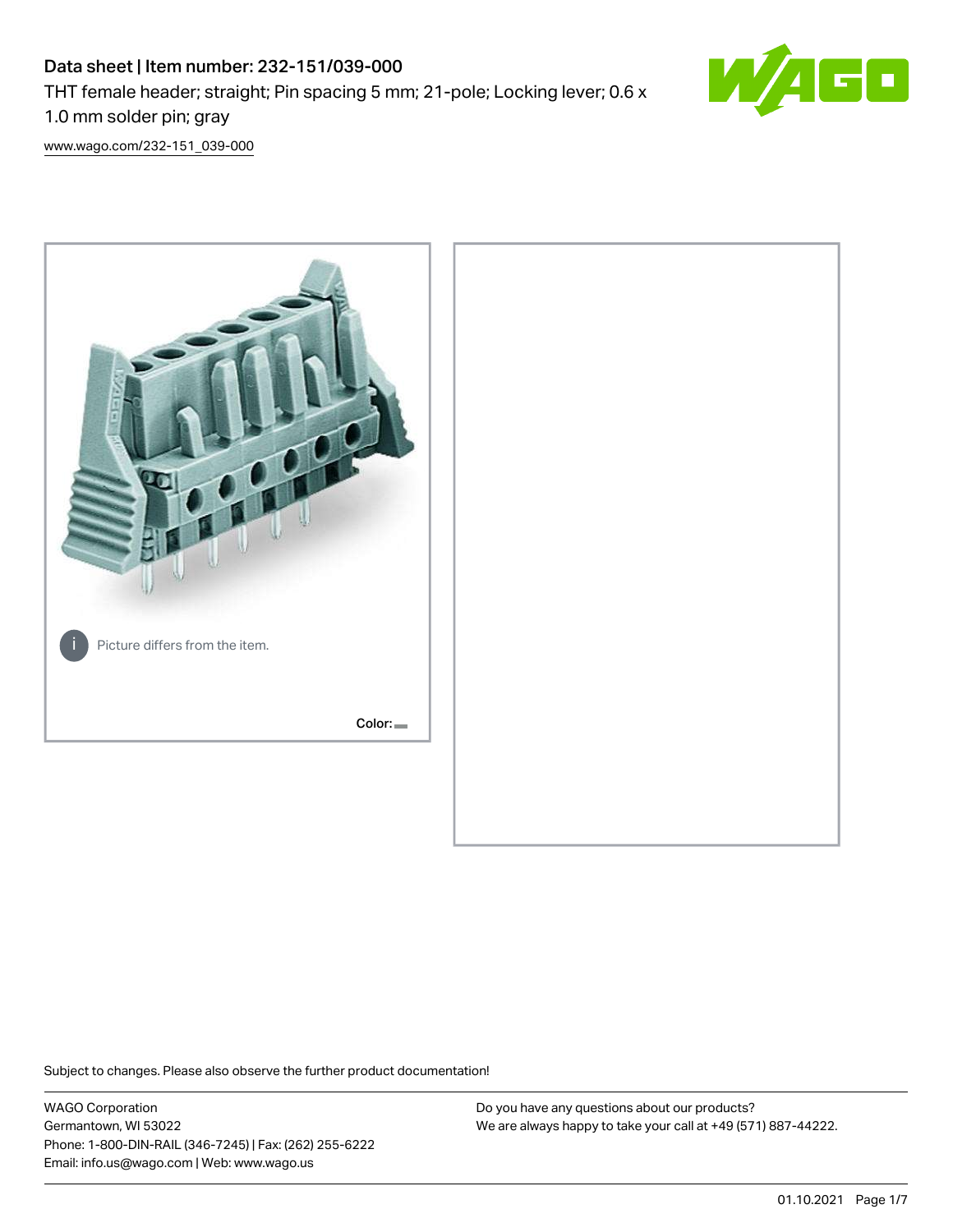

Dimensions in mm

L = pole no. x pin spacing

2- to 3-pole female connectors – one latch only

### Item description

- **H** Horizontal or vertical PCB mounting via straight or angled solder pins
- For board-to-board and board-to-wire connections
- Touch-proof PCB outputs  $\blacksquare$
- $\blacksquare$ Easy-to-identify PCB inputs and outputs
- $\blacksquare$ With coding fingers

Subject to changes. Please also observe the further product documentation! Data

WAGO Corporation Germantown, WI 53022 Phone: 1-800-DIN-RAIL (346-7245) | Fax: (262) 255-6222 Email: info.us@wago.com | Web: www.wago.us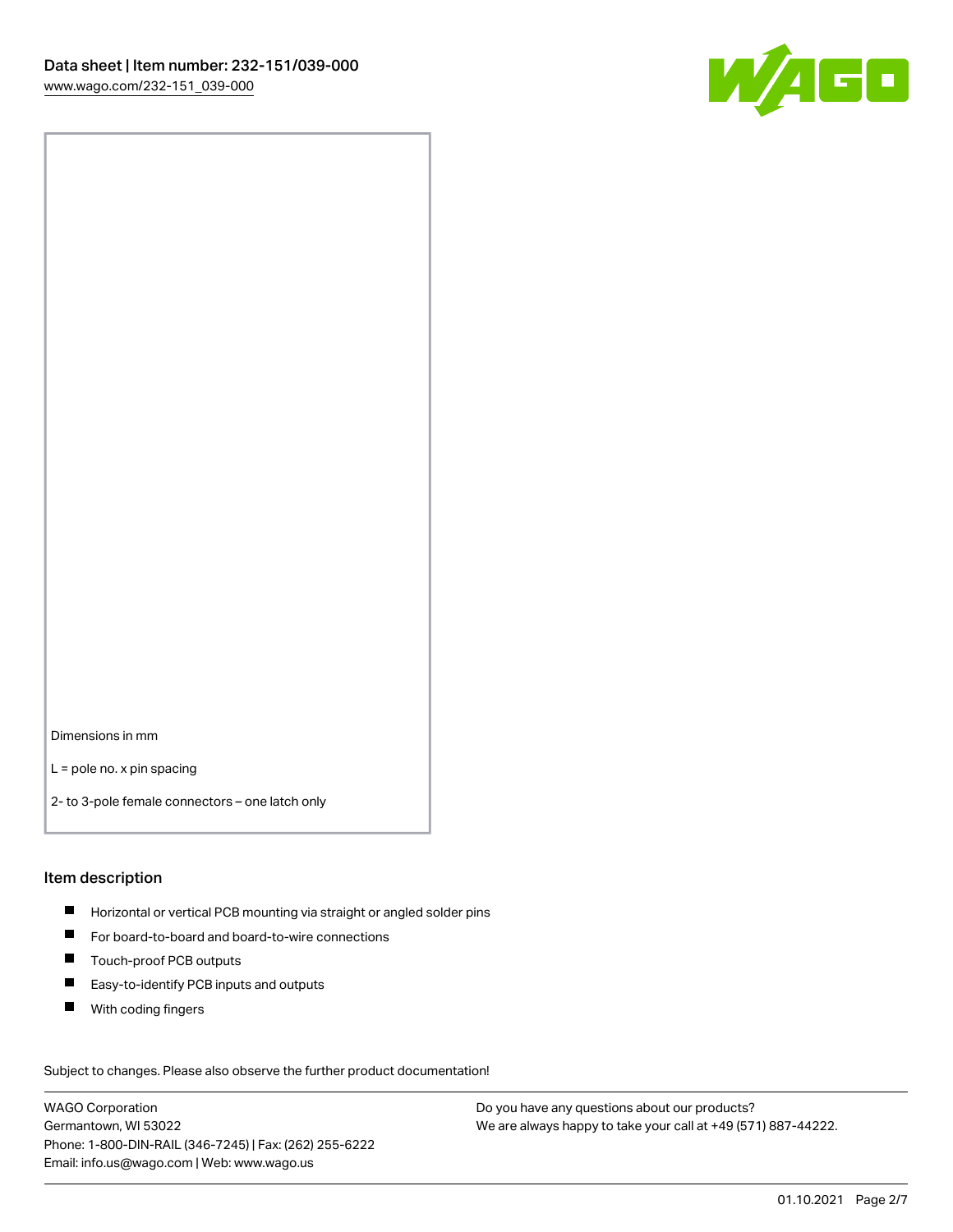

## Data Notes

Safety information 1 The MCS – MULTI CONNECTION SYSTEM includes connectors without breaking capacity in accordance with DIN EN 61984. When used as intended, these connectors must not be connected /disconnected when live or under load. The circuit design should ensure header pins, which can be touched, are not live when unmated.

# Electrical data

## IEC Approvals

| Ratings per                 | IEC/EN 60664-1                                                        |
|-----------------------------|-----------------------------------------------------------------------|
| Rated voltage (III / 3)     | 320 V                                                                 |
| Rated surge voltage (III/3) | 4 <sub>k</sub> V                                                      |
| Rated voltage (III/2)       | 320 V                                                                 |
| Rated surge voltage (III/2) | 4 <sub>k</sub> V                                                      |
| Nominal voltage (II/2)      | 630 V                                                                 |
| Rated surge voltage (II/2)  | 4 <sub>k</sub> V                                                      |
| Rated current               | 12A                                                                   |
| Legend (ratings)            | $(III / 2)$ $\triangle$ Overvoltage category III / Pollution degree 2 |

# UL Approvals

| Approvals per                  | UL 1059 |
|--------------------------------|---------|
| Rated voltage UL (Use Group B) | 300 V   |
| Rated current UL (Use Group B) | 15A     |
| Rated voltage UL (Use Group D) | 300 V   |
| Rated current UL (Use Group D) | 10A     |

## Ratings per UL

| Rated voltage UL 1977 | 600 V                    |
|-----------------------|--------------------------|
| Rated current UL 1977 | $\overline{\phantom{0}}$ |

# CSA Approvals

| Approvals per                   | CSA   |
|---------------------------------|-------|
| Rated voltage CSA (Use Group B) | 300 V |
| Rated current CSA (Use Group B) | 15 A  |

Subject to changes. Please also observe the further product documentation!

| <b>WAGO Corporation</b>                                | Do you have any questions about our products?                 |
|--------------------------------------------------------|---------------------------------------------------------------|
| Germantown, WI 53022                                   | We are always happy to take your call at +49 (571) 887-44222. |
| Phone: 1-800-DIN-RAIL (346-7245)   Fax: (262) 255-6222 |                                                               |
| Email: info.us@wago.com   Web: www.wago.us             |                                                               |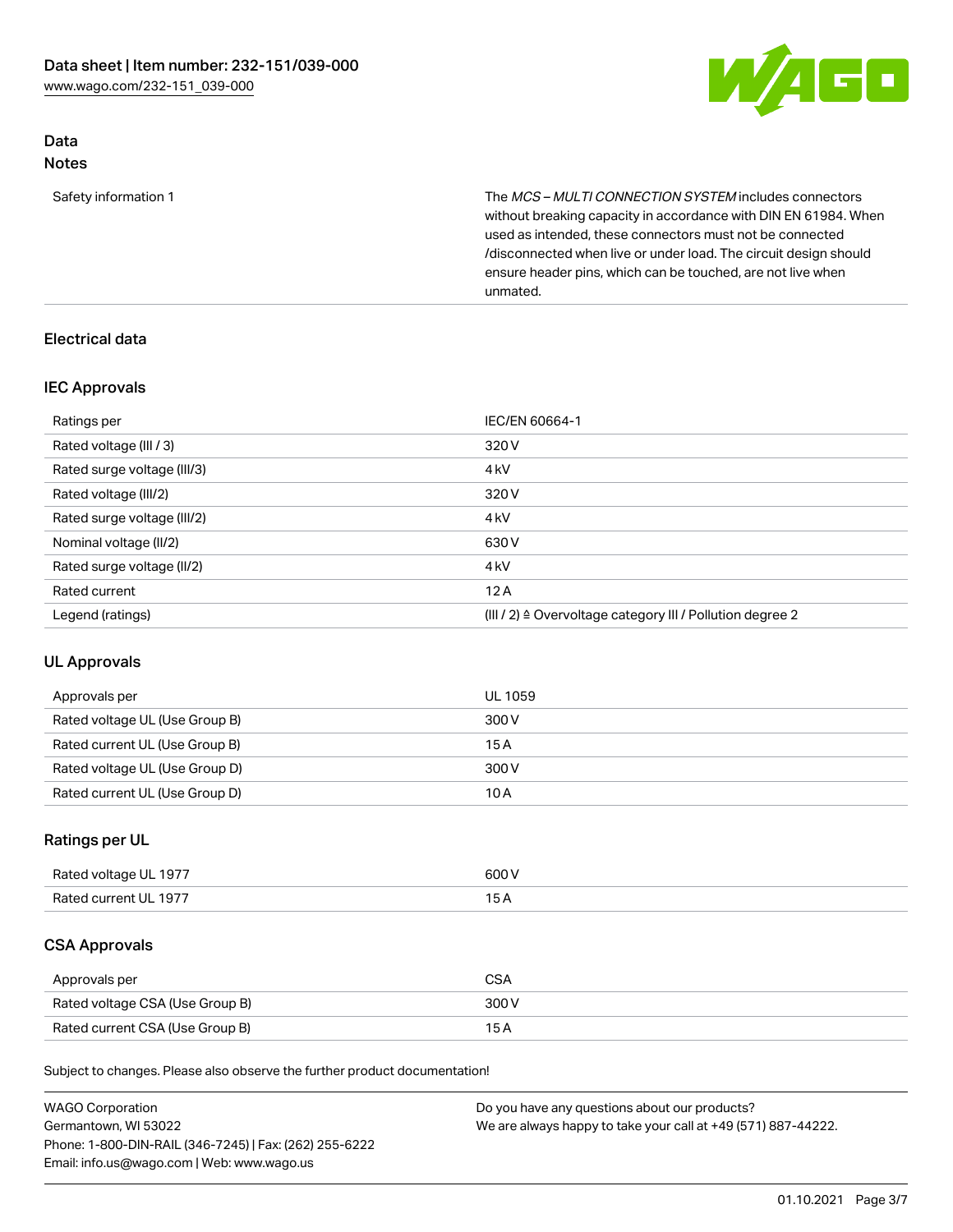[www.wago.com/232-151\\_039-000](http://www.wago.com/232-151_039-000)



| Rated voltage CSA (Use Group D) | 300V                  |
|---------------------------------|-----------------------|
| Rated current CSA (Use Group D) | 10A                   |
| <b>Connection data</b>          |                       |
| Total number of potentials      | 21                    |
| Number of connection types      | 1                     |
| Number of levels                | $\mathbf{1}$          |
| <b>Connection 1</b>             |                       |
| Number of poles                 | 21                    |
| Physical data                   |                       |
| Pin spacing                     | 5 mm / 0.197 inch     |
| Width                           | 120.8 mm / 4.756 inch |
| Height                          | 26.6 mm / 1.047 inch  |
| Height from the surface         | 21.6 mm / 0.85 inch   |

| Height from the surface              | 21.6 mm / 0.85 inch        |
|--------------------------------------|----------------------------|
| Depth                                | 11.6 mm / 0.457 inch       |
| Solder pin length                    | $5 \,\mathrm{mm}$          |
| Solder pin dimensions                | $0.6 \times 1$ mm          |
| Drilled hole diameter with tolerance | $1.3$ <sup>(+0.1)</sup> mm |

## Plug-in connection

| Contact type (pluggable connector) | Female header |
|------------------------------------|---------------|
| Connector (connection type)        | for PCB       |
| Mismating protection               | No            |
| Mating direction to the PCB        | $90^{\circ}$  |
| Locking of plug-in connection      | locking lever |

# PCB contact

| PCB Contact                         | THT                                        |
|-------------------------------------|--------------------------------------------|
| Solder pin arrangement              | over the entire female connector (in-line) |
| Number of solder pins per potential |                                            |

# Material data

L,

| Color | gray |
|-------|------|
|       |      |

Subject to changes. Please also observe the further product documentation! Material group I

| <b>WAGO Corporation</b>                                | Do you have any questions about our products?                 |
|--------------------------------------------------------|---------------------------------------------------------------|
| Germantown, WI 53022                                   | We are always happy to take your call at +49 (571) 887-44222. |
| Phone: 1-800-DIN-RAIL (346-7245)   Fax: (262) 255-6222 |                                                               |
| Email: info.us@wago.com   Web: www.wago.us             |                                                               |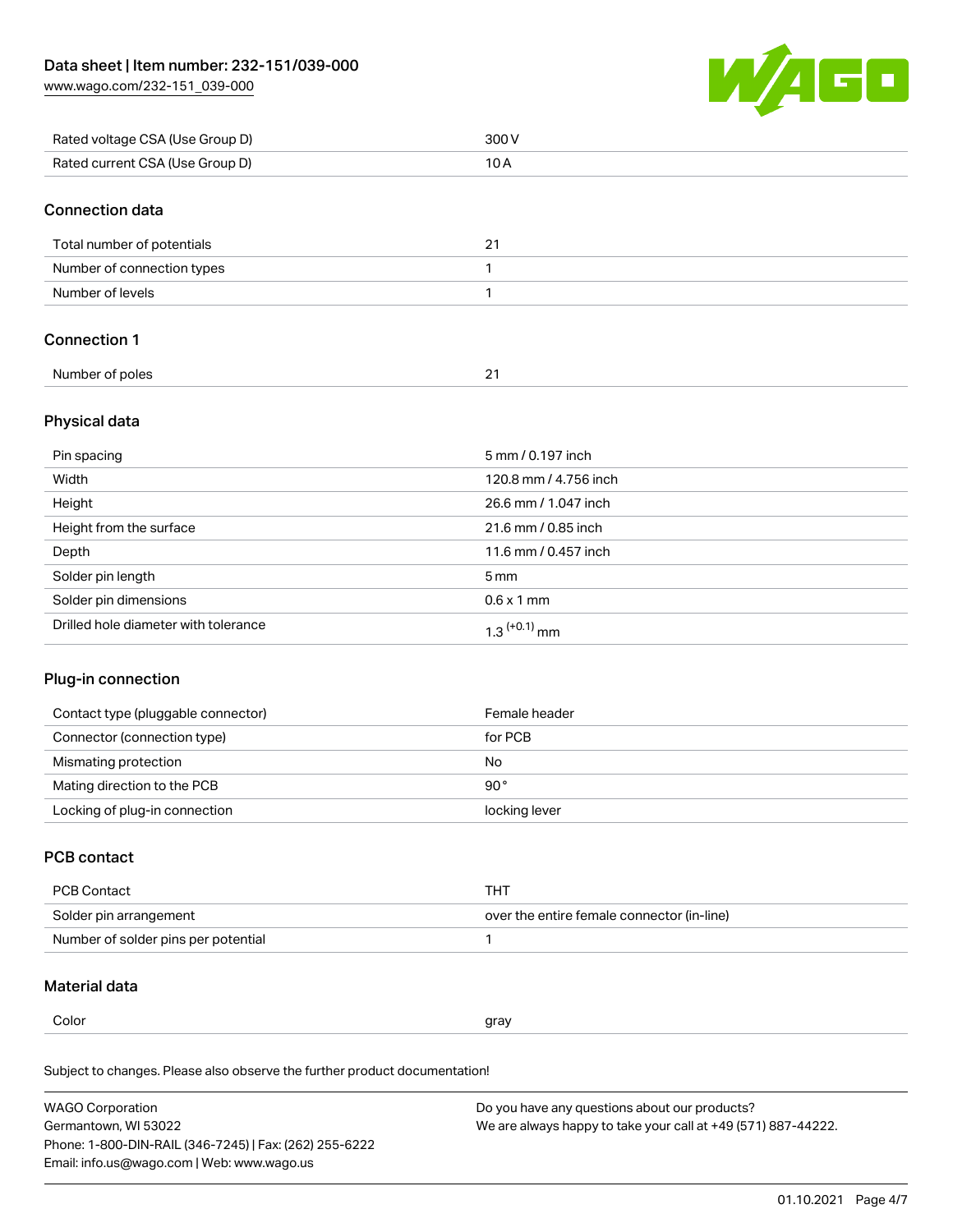[www.wago.com/232-151\\_039-000](http://www.wago.com/232-151_039-000)



| <b>Dookoging tung</b>             | $h \sim v$        |  |
|-----------------------------------|-------------------|--|
| PU (SPU)                          | 10 Stück          |  |
| <b>Commercial data</b>            |                   |  |
| Limit temperature range           | $-60+85 °C$       |  |
| <b>Environmental requirements</b> |                   |  |
| Weight                            | 20.2 <sub>g</sub> |  |
| Fire load                         | 0.364 MJ          |  |
| Contact plating                   | tin-plated        |  |
| Contact material                  | Copper alloy      |  |
| Flammability class per UL94       | V <sub>0</sub>    |  |
| Insulation material               | Polyamide (PA66)  |  |
| Material group                    |                   |  |

| Packaging type        | box           |
|-----------------------|---------------|
| Country of origin     | DE            |
| <b>GTIN</b>           | 4055143760034 |
| Customs tariff number | 85366990990   |

# Approvals / Certificates

### Country specific Approvals

|      |                          |                                 | Certificate |
|------|--------------------------|---------------------------------|-------------|
| Logo | Approval                 | <b>Additional Approval Text</b> | name        |
|      | <b>CSA</b>               | C22.2                           | 1466354     |
| Гπ   | DEKRA Certification B.V. |                                 |             |
|      |                          |                                 |             |

### Ship Approvals

w

|                         |                                                                            |                                               | Certificate |
|-------------------------|----------------------------------------------------------------------------|-----------------------------------------------|-------------|
| Logo                    | Approval                                                                   | <b>Additional Approval Text</b>               | name        |
| ABS                     | <b>ABS</b>                                                                 |                                               | $19 -$      |
|                         | American Bureau of Shipping                                                |                                               | HG15869876- |
|                         |                                                                            |                                               | <b>PDA</b>  |
|                         | BV                                                                         | <b>IEC 60998</b>                              | 11915/D0 BV |
| <b>BUNEAU</b>           | Bureau Veritas S.A.                                                        |                                               |             |
|                         | <b>DNV GL</b>                                                              |                                               | TAE 000016Z |
|                         | Det Norske Veritas, Germanischer Lloyd                                     |                                               |             |
|                         | Subject to changes. Please also observe the further product documentation! |                                               |             |
| <b>WAGO Corporation</b> |                                                                            | Do you have any questions about our products? |             |

Germantown, WI 53022 Phone: 1-800-DIN-RAIL (346-7245) | Fax: (262) 255-6222 Email: info.us@wago.com | Web: www.wago.us

We are always happy to take your call at +49 (571) 887-44222.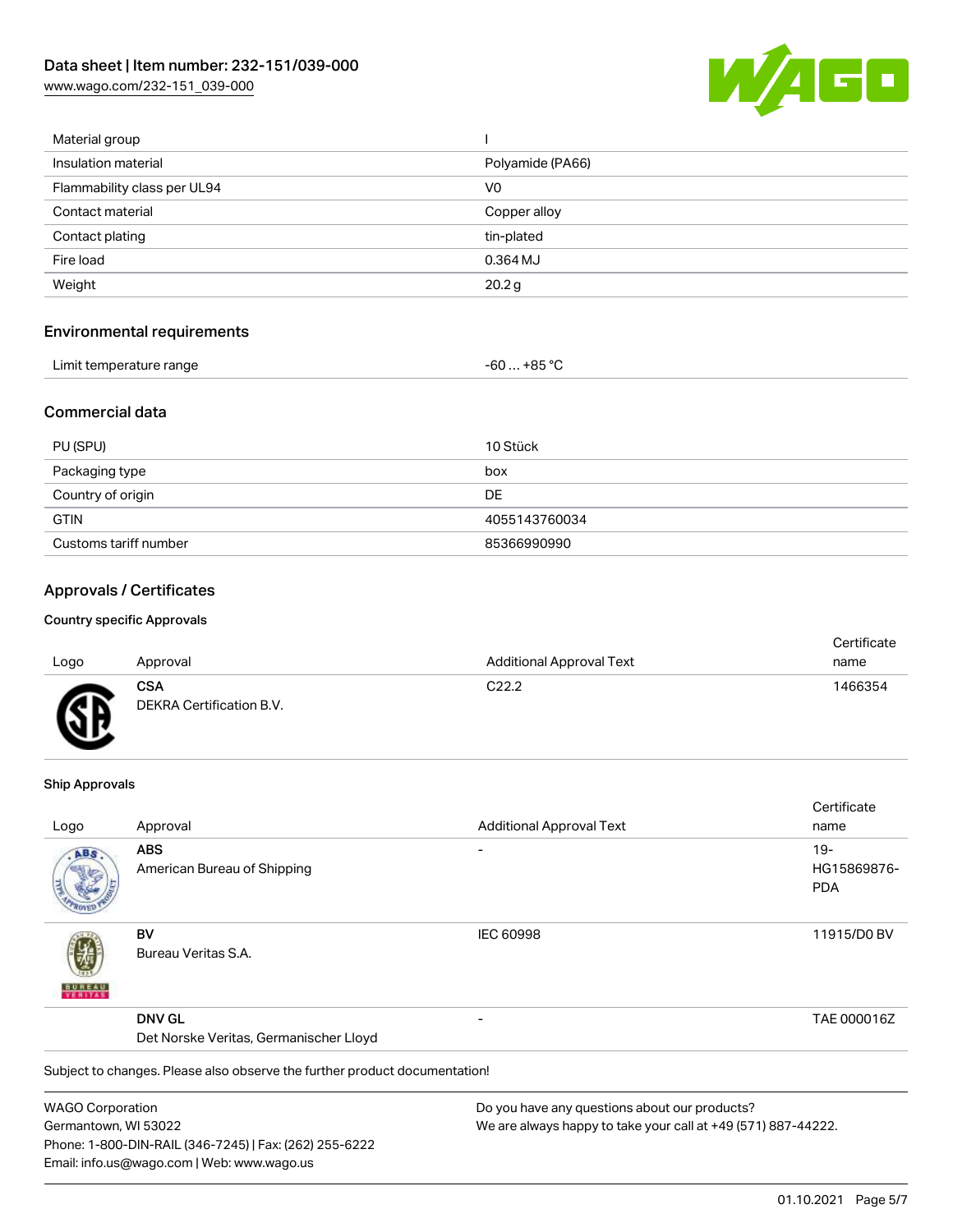

### UL-Approvals

| Logo                  | Approval                                    | <b>Additional Approval Text</b> | Certificate<br>name |
|-----------------------|---------------------------------------------|---------------------------------|---------------------|
| $\boldsymbol{\theta}$ | UL<br>Underwriters Laboratories Inc.        | <b>UL 1059</b>                  | E45172              |
| 8                     | <b>UR</b><br>Underwriters Laboratories Inc. | <b>UL 1977</b>                  | E45171              |

### Counterpart

Item no.231-621 nem 10.231-021<br>Male connector; 21-pole; Pin spacing 5 mm; gray [www.wago.com/231-621](https://www.wago.com/231-621)

# Downloads Documentation

| <b>Additional Information</b>                                                                                                                                          |                                                          |               |          |
|------------------------------------------------------------------------------------------------------------------------------------------------------------------------|----------------------------------------------------------|---------------|----------|
| Technical explanations                                                                                                                                                 | 2019 Apr 3                                               | pdf<br>2.0 MB | Download |
|                                                                                                                                                                        |                                                          |               |          |
| <b>CAD files</b>                                                                                                                                                       |                                                          |               |          |
| CAD data                                                                                                                                                               |                                                          |               |          |
| 2D/3D Models 232-151/039-000                                                                                                                                           |                                                          | URL           | Download |
| <b>PCB Design</b>                                                                                                                                                      |                                                          |               |          |
| Symbol and Footprint 232-151/039-000                                                                                                                                   |                                                          | URL           | Download |
| CAx data for your PCB design, consisting of "schematic symbols and PCB footprints",<br>allow easy integration of the WAGO component into your development environment. |                                                          |               |          |
| Supported formats:                                                                                                                                                     |                                                          |               |          |
| ш<br>Accel EDA 14 & 15                                                                                                                                                 |                                                          |               |          |
| ш<br>Altium 6 to current version                                                                                                                                       |                                                          |               |          |
| П<br>Cadence Allegro                                                                                                                                                   |                                                          |               |          |
| Subject to changes. Please also observe the further product documentation!                                                                                             |                                                          |               |          |
| $MLADO$ $O2 = -24$                                                                                                                                                     | De unit legislation en extended als antiques and install |               |          |

WAGO Corporation Germantown, WI 53022 Phone: 1-800-DIN-RAIL (346-7245) | Fax: (262) 255-6222 Email: info.us@wago.com | Web: www.wago.us